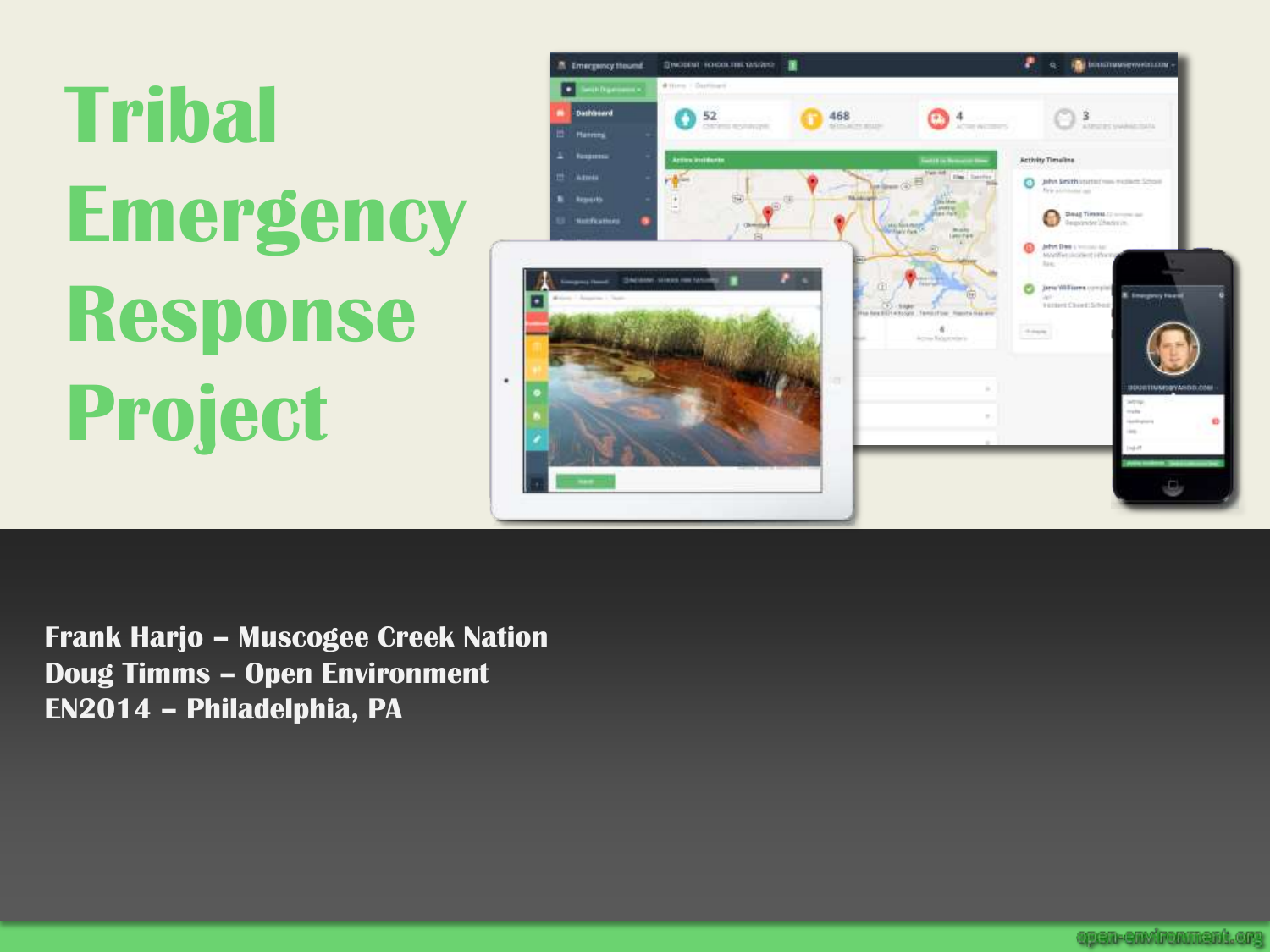## **Project Background**

- 2013 Exchange Network Grant awarded to Muscogee (Creek Nation) to develop:
	- 1. Tribal emergency management standards that address Incident Management and Resource management
	- 2. Mobile application to allow updates in the field and back to tribal partners via EN web services
	- 3. A geospatial data viewer to display partners' emergency response info along with pertinent environmental data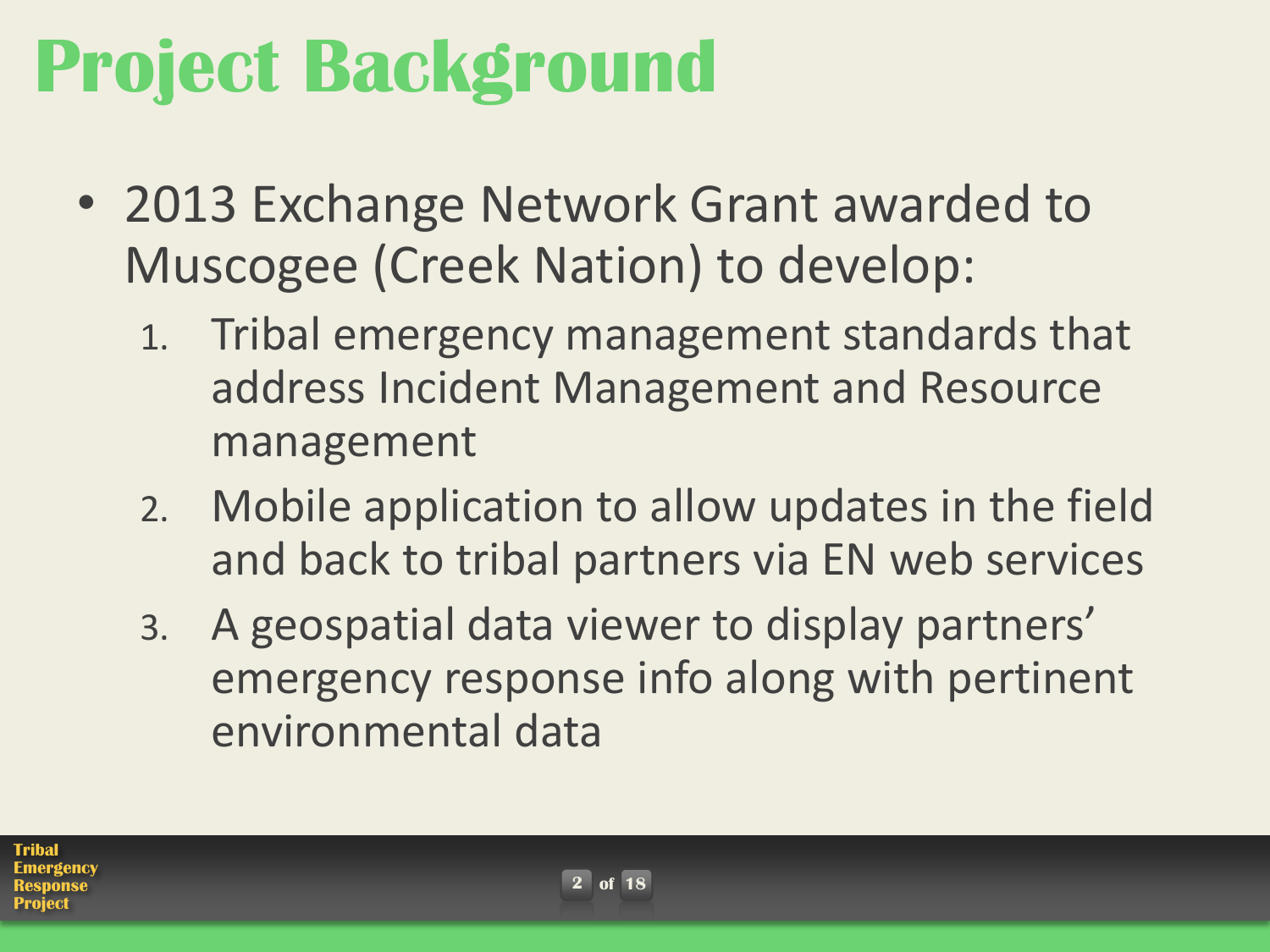## **Project Background**

- Project Partners:
	- o Muscogee (Creek) Nation Lead
	- o Seminole Nation
	- o Citizen Potawatomi Nation
	- o Kickapoo Tribe
	- o Inter-Tribal Emergency Management Coalition
- In coordination with:
	- o Oklahoma Office of Homeland Security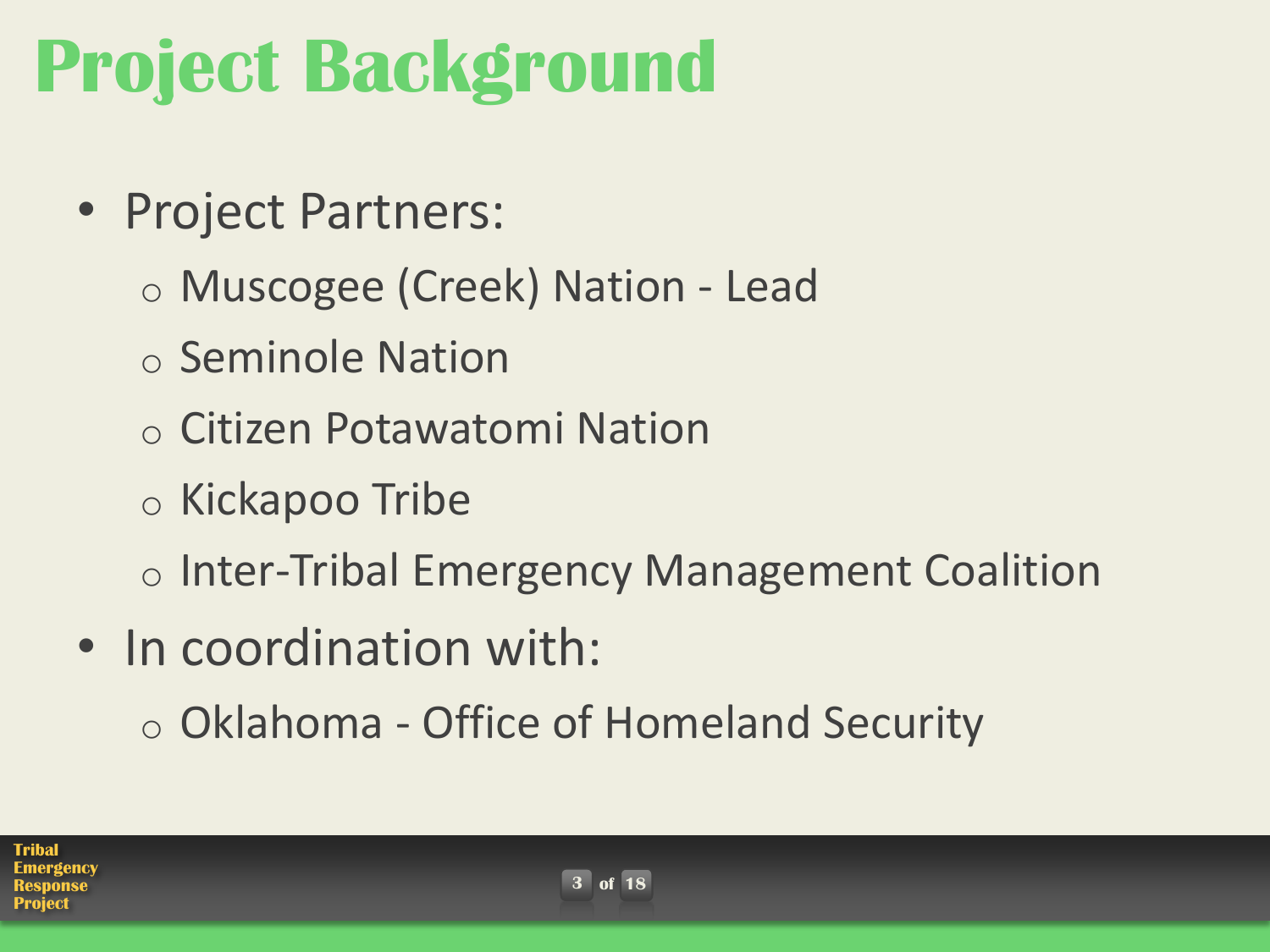## **Muscogee (Creek) Nation**

- Tribal Complex in Okmulgee, OK
- Over 70,000 Tribal citizens
- Encompasses part or all of 11 counties / 4,867 sq. miles

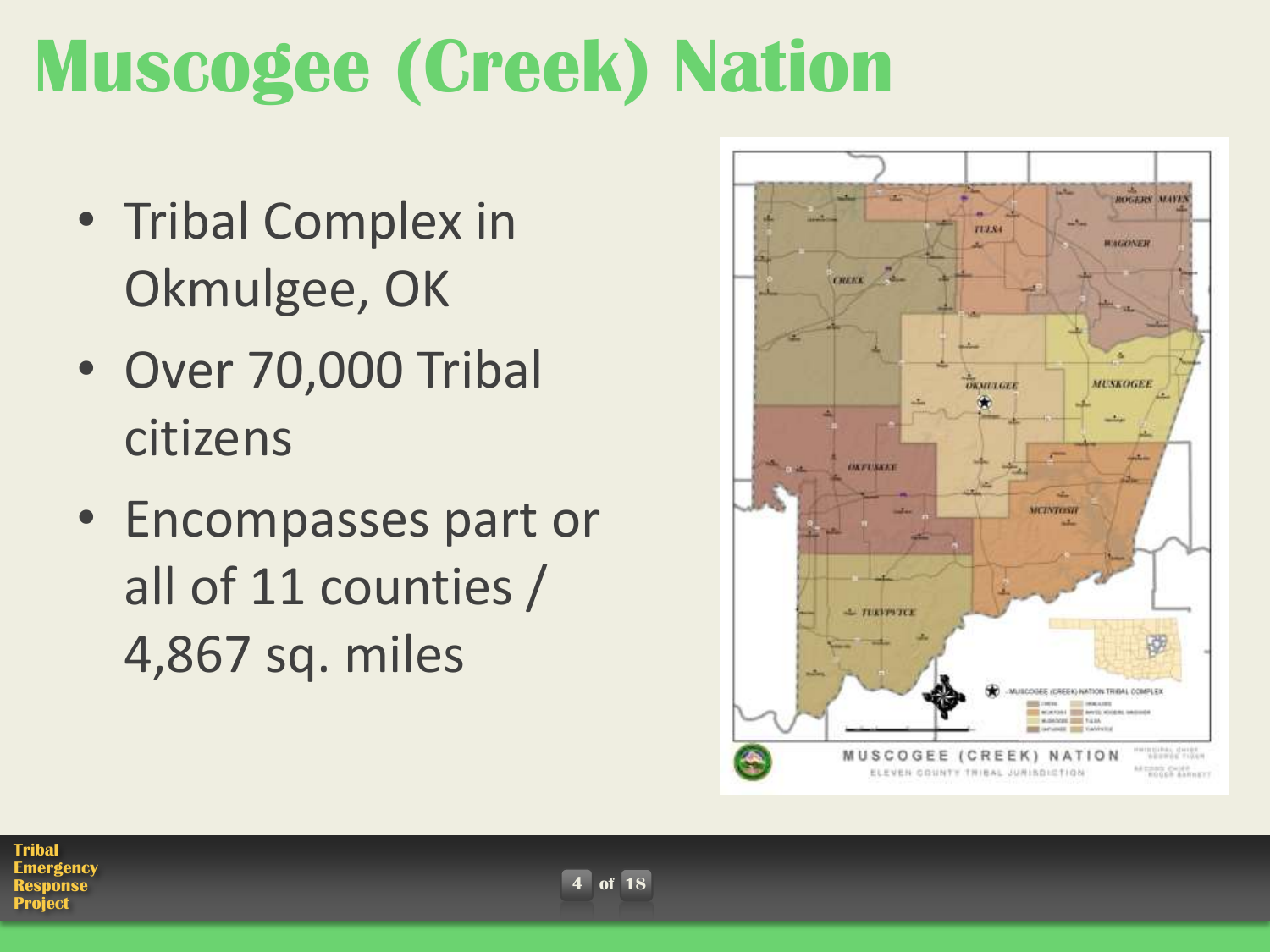## **Current Problems**

- Access to important information is limited to emergency responders
- Not having standardized information limits sharing and data collection opportunities
- Need for a standards-based system to allow secure computer-to-computer interaction

 *How do we get information to help us answer questions and provide for better planning?*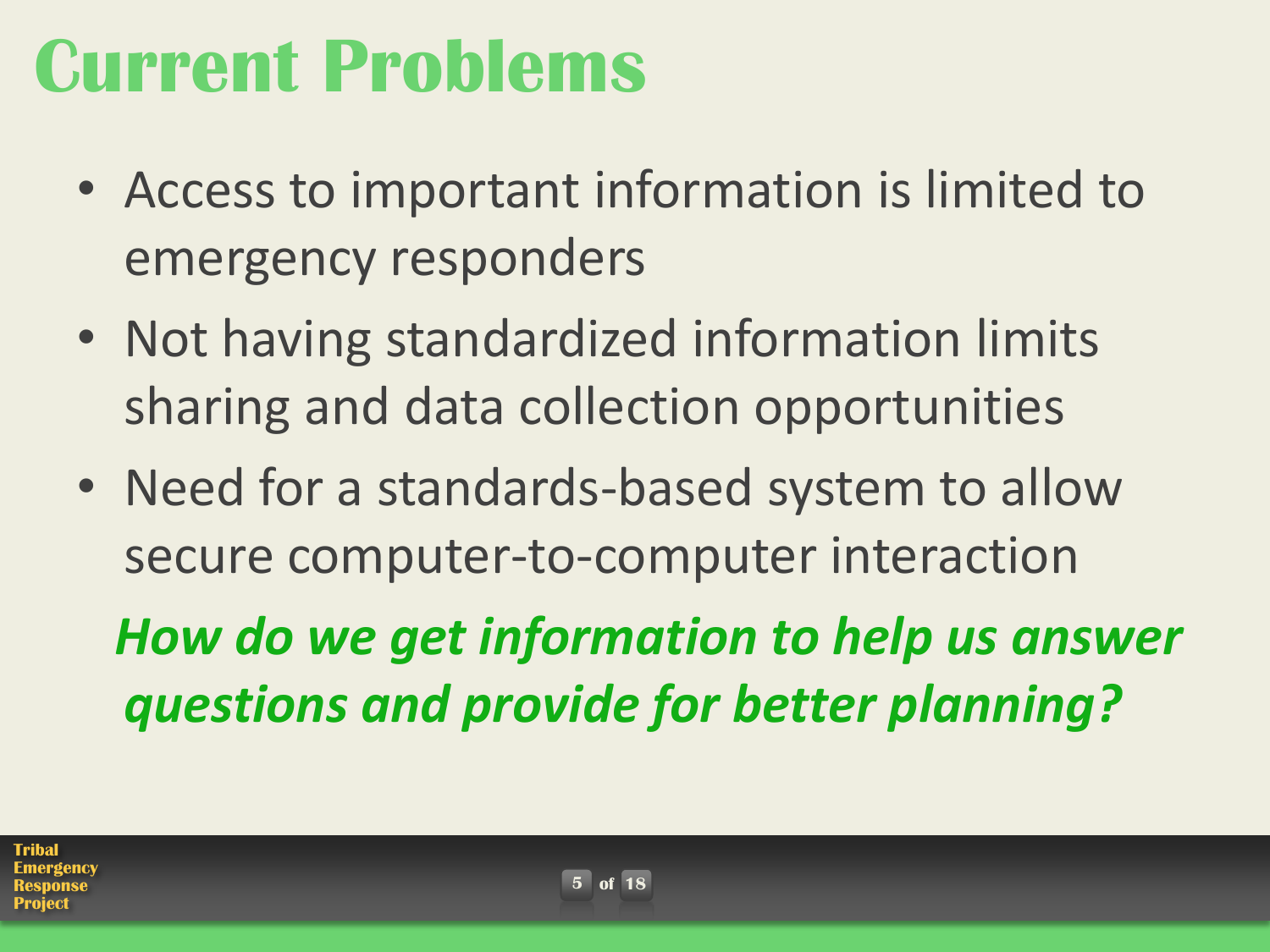### **Why:**

- Tribes have traditionally had little input in emergency management standards development
- Majority of the conversation has been state/federal agencies
- Tribes need a mechanism to collaborate with a system that best fits their needs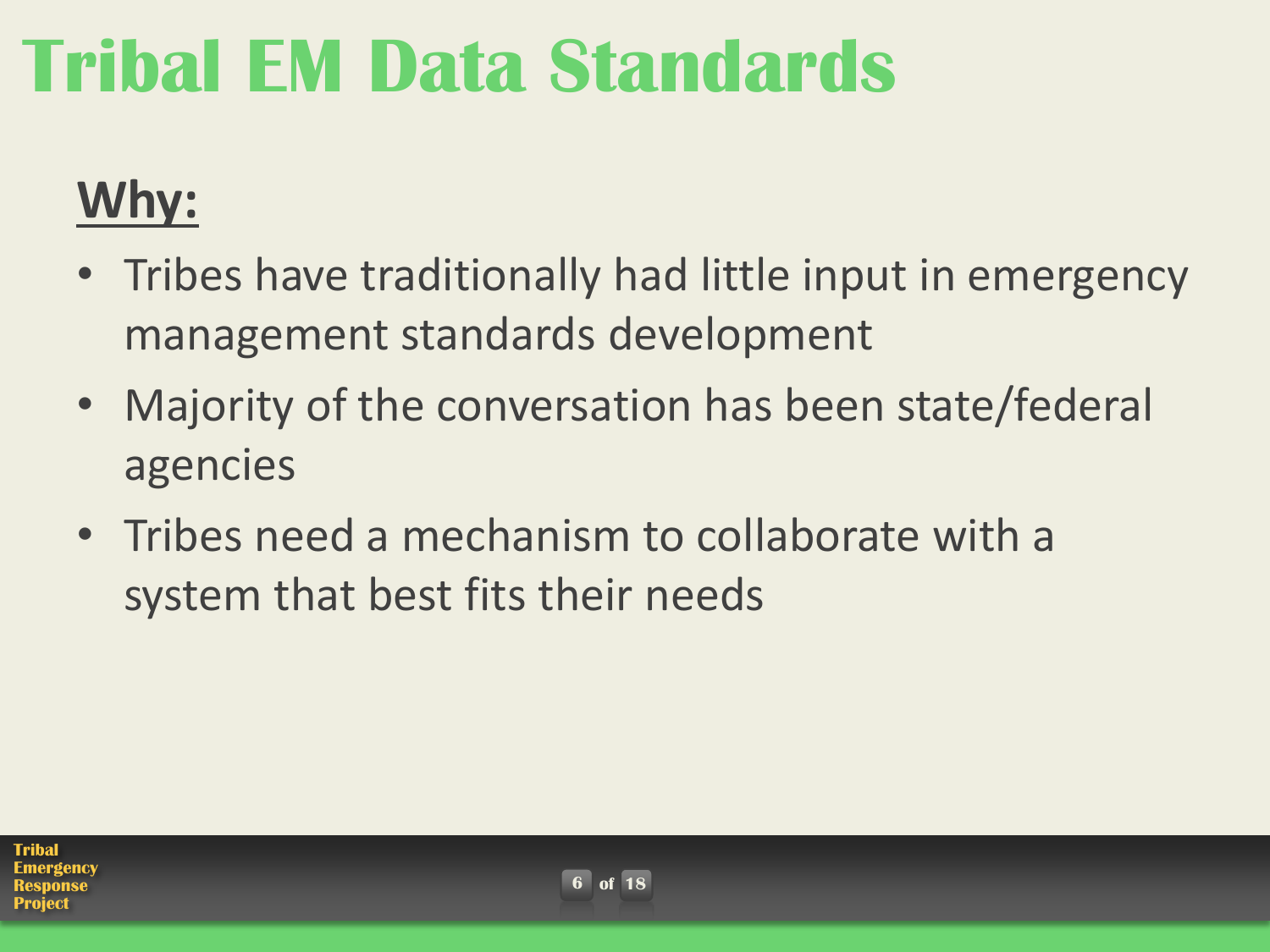### **Approach:**

- Data Standard Development will concentrate on Incident Management & Resource Management
	- o Look at existing schema's and reuse. (e.g. EN Environmental Incidents, NIEM, NIMS model)
	- $\circ$  Help tribes understand that their existing data management system can still be used even if tribes capture more comprehensive information.
	- $\circ$  Standards-based development is foundation for building tools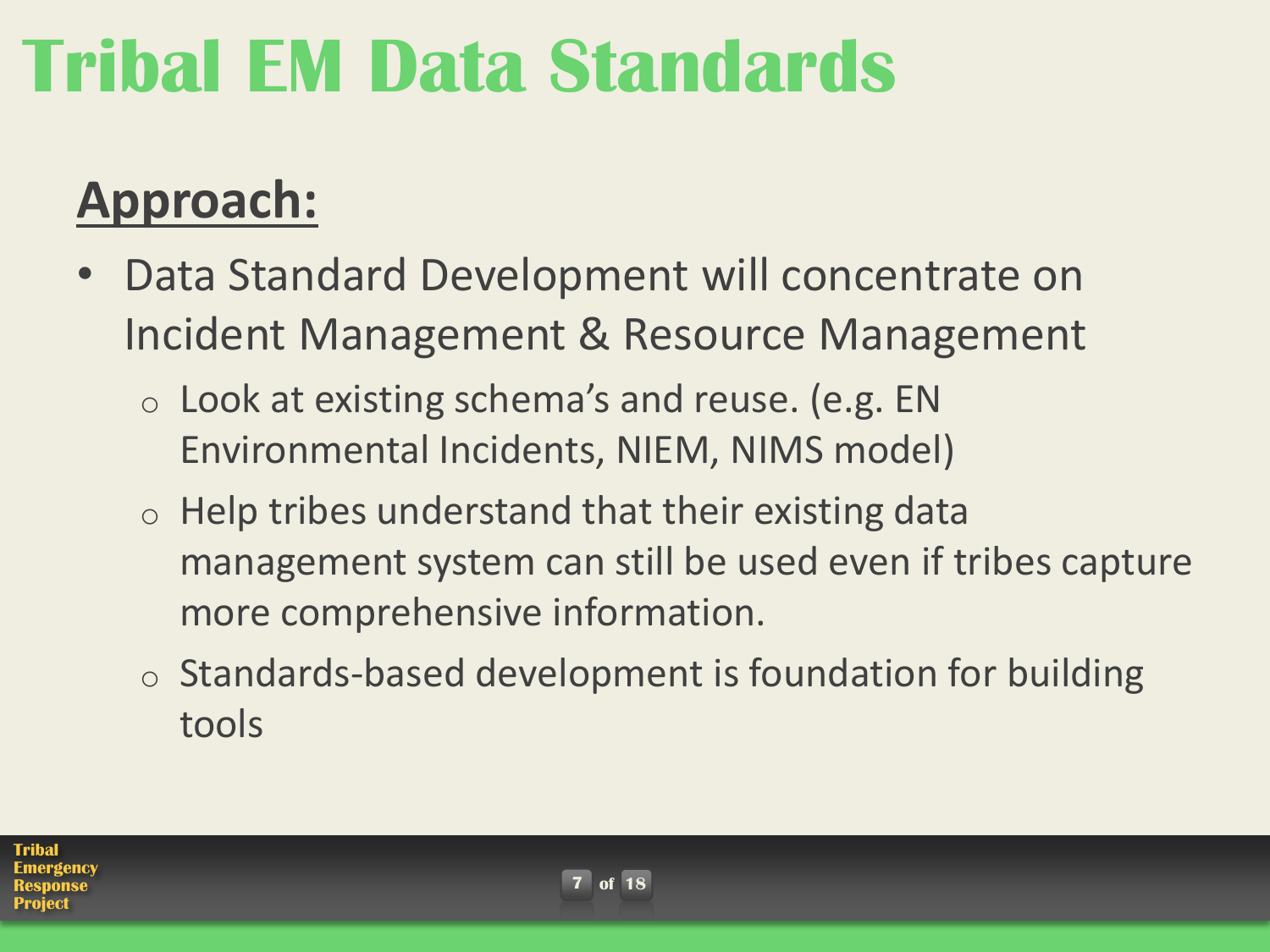#### **Incident Management:**

- The Tribal Incident Management data standard can be more comprehensive and capture incidents that tribes encounter on a regular basis (Wildfires, etc.)
- Tribes can utilize the incident management system to manage incidents within the tribe
	- o EM Personnel
	- o Lighthorse
	- o Risk Management
	- o Communications
	- o Facilities
	- o Administration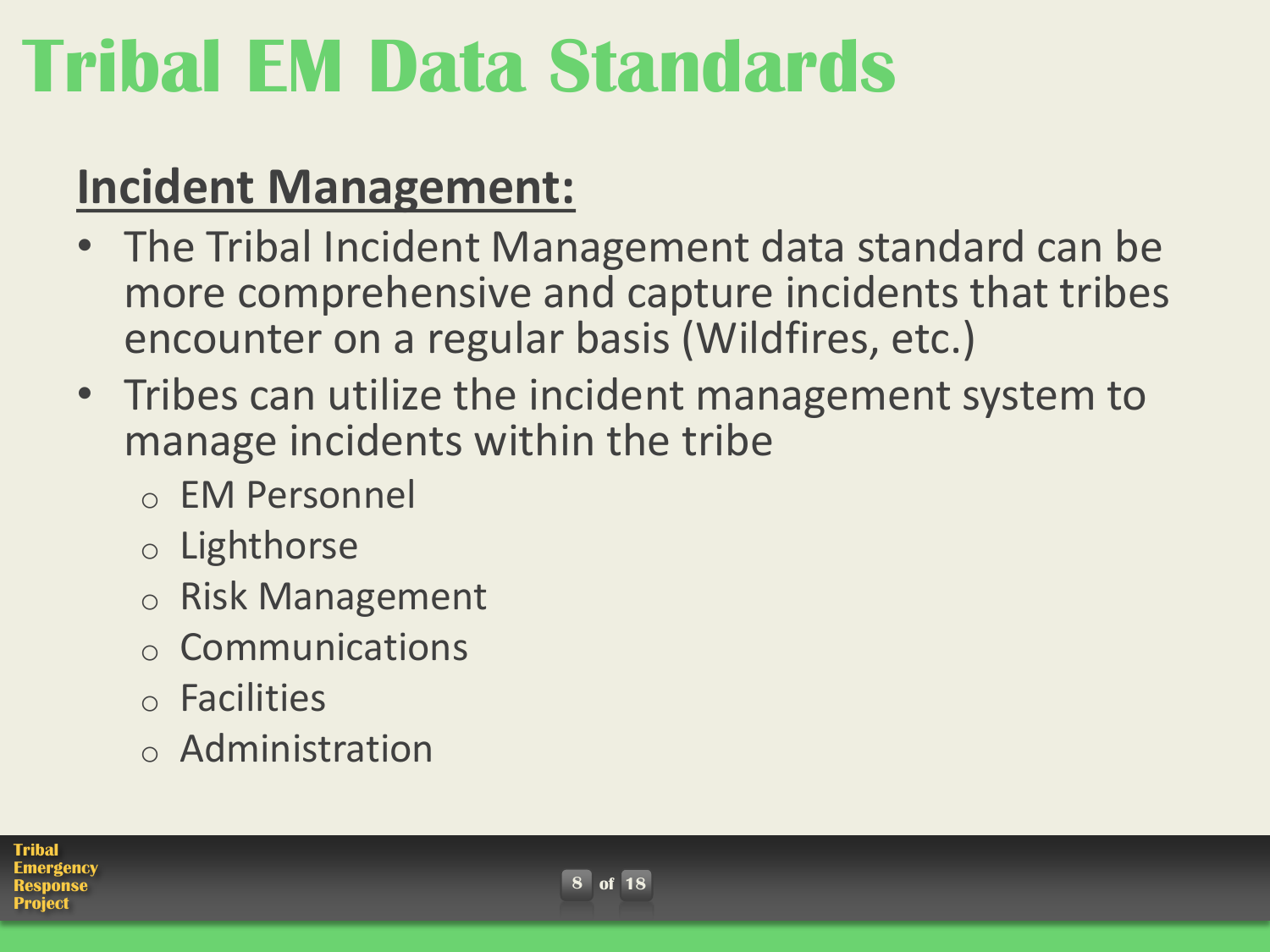### **Resource Management:**

- The Tribal Resource Management data standard will address resources of the tribal government
- Because tribes are unique and operate several aspects of tribal government, resources may vary from tribe to tribe.
	- o Resources can range from facilities to personnel/teams
	- o Being able to document and manage resources using data standards allows information to be streamlined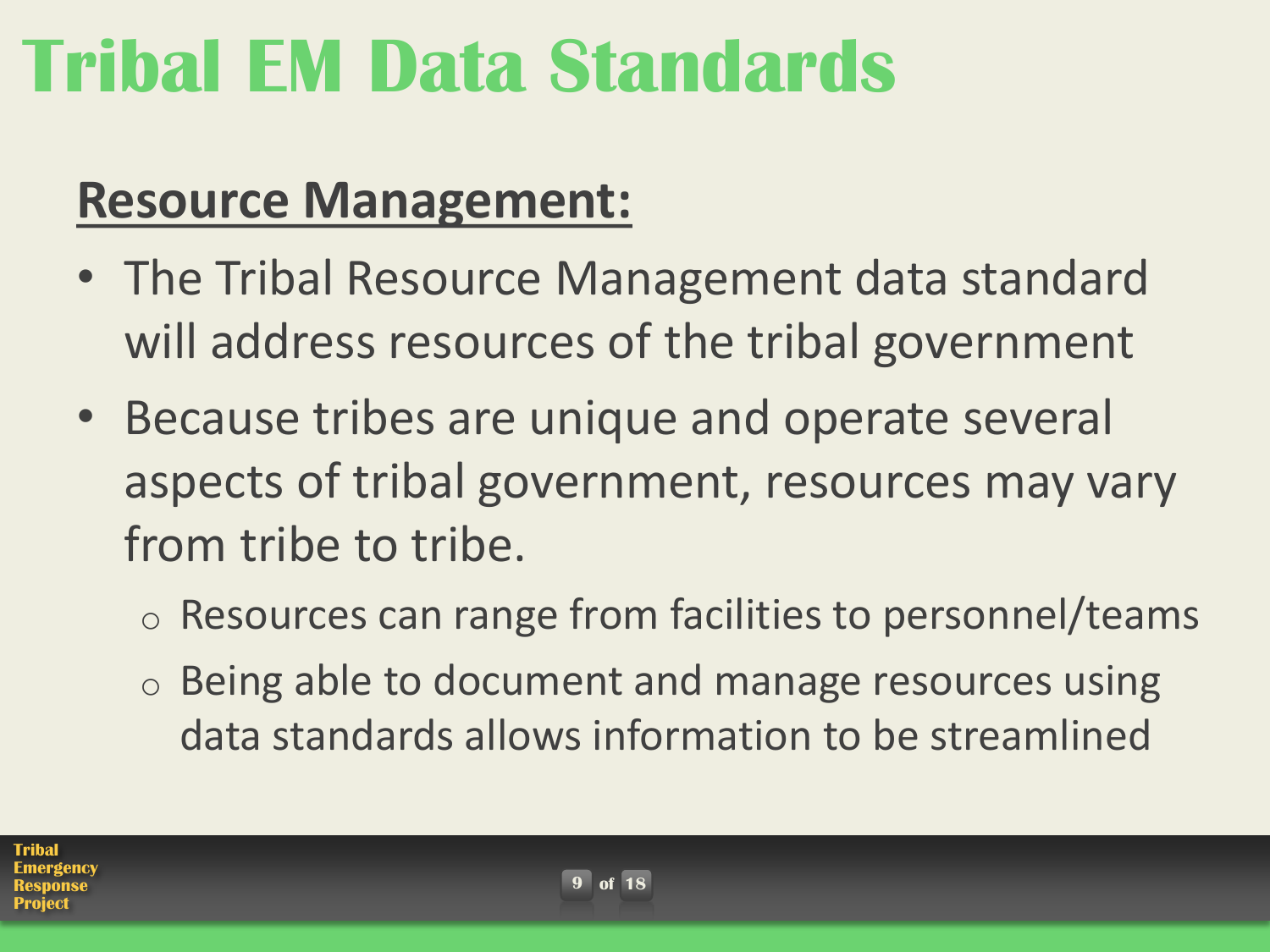### **Proposed Solution – Mobile Application**

- Complete end-to-end Emergency Management Tracking solution that can be used in the field or at the office
- Provide emergency management professionals with tools to:
	- o Plan for emergencies
	- Respond to emergencies
	- $\circ$  Communicate with emergency responders
- One solution that supports multiple tribal organizations
	- $\circ$  Each participating tribe will have their own portal which they will administer and maintain
	- o Each partner tribe manages and administers their users. Decides on which information is shared
	- $\circ$  Tribes have total control of their information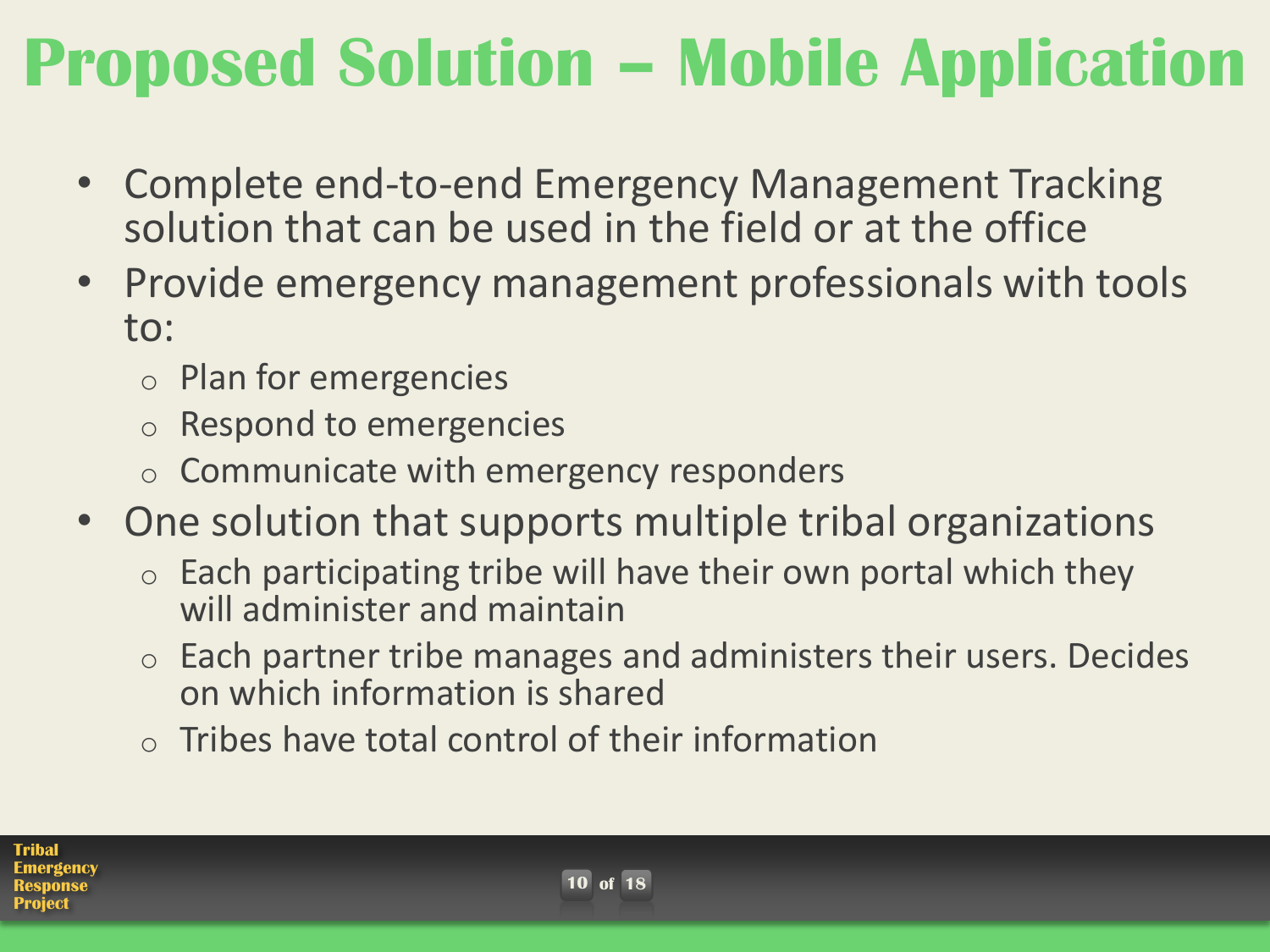### **Mobile Application – Incident Preparation**

- Develop and maintain inventory of resources
- Maintain listing of emergency responders & updated credentials
	- o (In coordination with OK Department of Homeland Security NIMS Credentialing Standards)

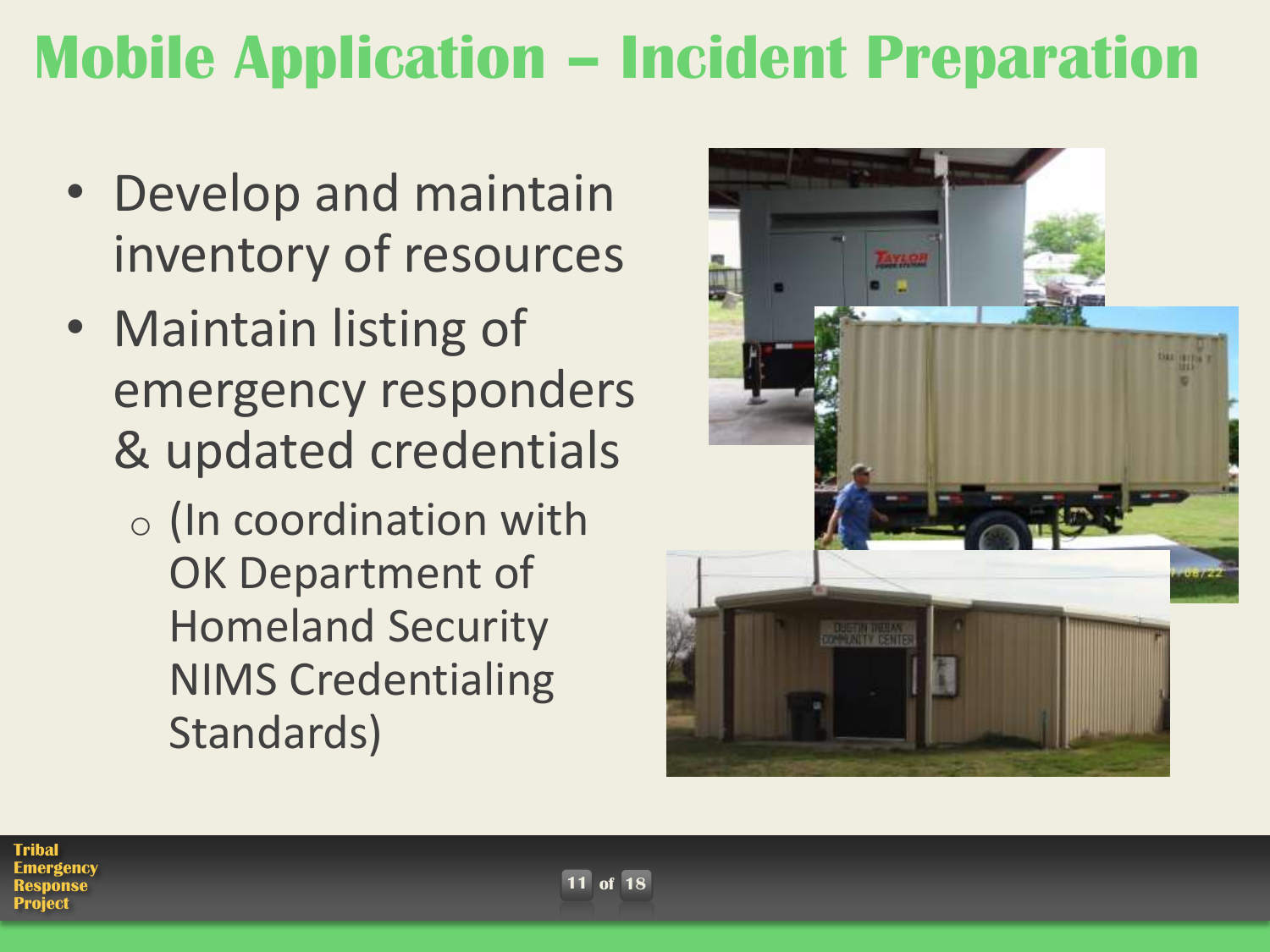## **Mobile Application– Incident Response**

- Log initial incident information
- Identify potential environmental concerns in the surrounding area
	- o Integration with EN web services
- Organize Incident Command Team:
	- o Credential validation
	- o Check-in / check-out
- Text (SMS) notifications
- Onsite picture/video logging

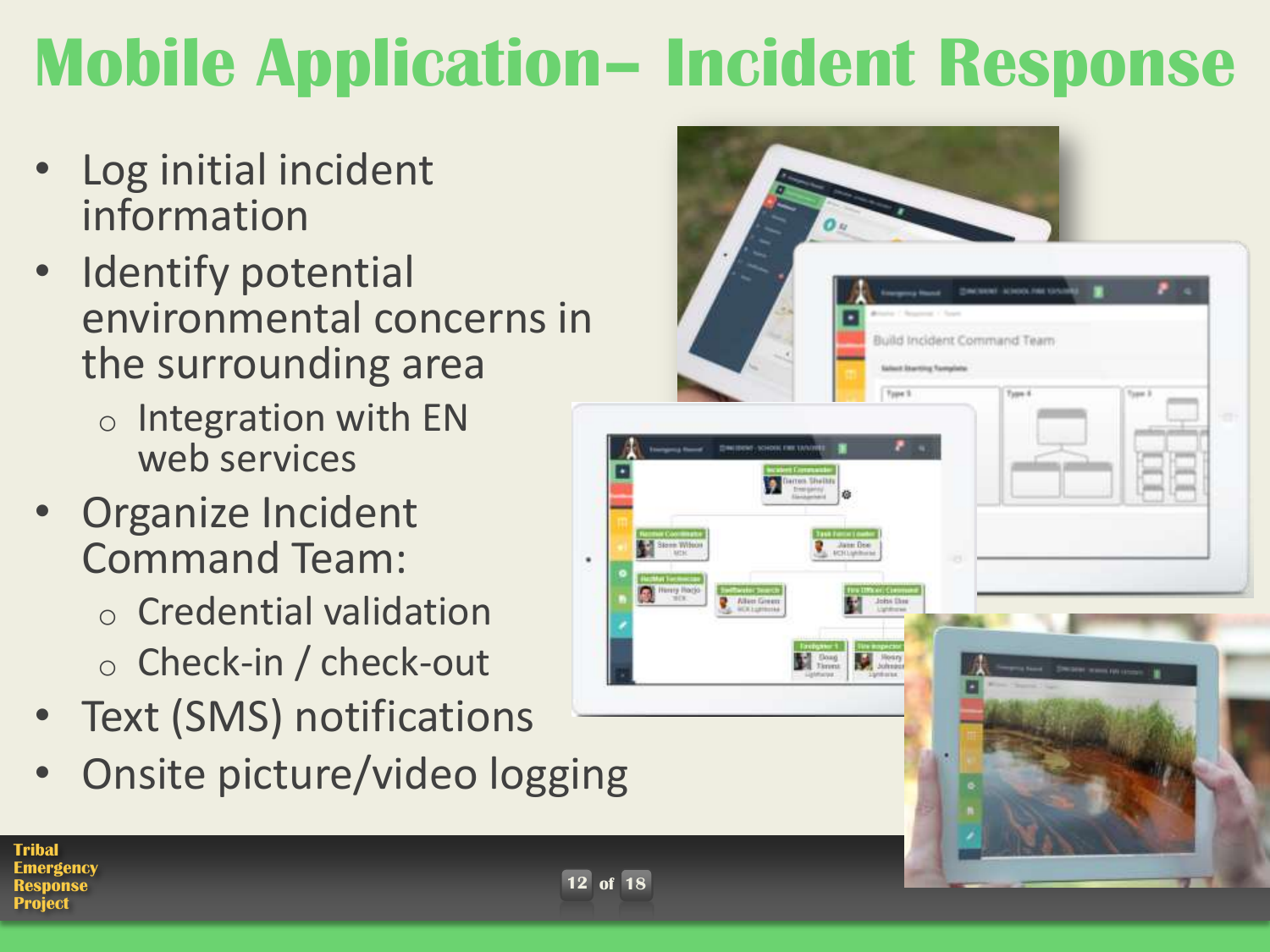### **Mobile Application – Post Incident Analysis**

- Review Incident Timeline
- Generate various reports



| in personal a     | Writers / Teams / TEM-Teyans |                |                                                                                                                                                                                                  |
|-------------------|------------------------------|----------------|--------------------------------------------------------------------------------------------------------------------------------------------------------------------------------------------------|
| Deshboard         | Generate FEMA Reports        |                |                                                                                                                                                                                                  |
| m<br>Platfons     | <b>Nuri Report</b>           | Report Name    | Hepart Description                                                                                                                                                                               |
| <b>Response</b>   | i                            | 13.357         | PENA K'S 201 Pool/chooked bliefug.                                                                                                                                                               |
|                   | ×                            | <b>ICE ZDZ</b> | $\label{eq:QCD} \text{CDM} \left( \mathcal{L} \right) \boxtimes \text{CDM} \left( \text{Perf} \right) \cong \text{CDM} \left( \text{Perf} \right) \otimes \text{CDM} \left( \text{Perf} \right)$ |
| <b>Admin</b><br>۰ | x                            | <b>KETZER</b>  | FEMA ICS 200 Alerm Organization Ausgroment List-                                                                                                                                                 |
| <b>Najakrts</b>   | v                            | 473.764        | <b>ITTL</b><br>FEMALES 20x14 (ms2 FeM Ausgraham)                                                                                                                                                 |
|                   | ı                            | 105.255        | PESAL ICS 205 Permi Inisiant Symmuniations than                                                                                                                                                  |
| kincs:            | ×                            | 973.2834       | FEMA 303 2004 Form                                                                                                                                                                               |
|                   | ê                            | <b>IS28</b>    | Filthin (CS 236 Terms Madical Plats                                                                                                                                                              |
|                   | ¥                            | $-0.10$        | FEMALES 207 Forth                                                                                                                                                                                |
|                   | z                            | 12,218         | <b>Hillis El 28 Form</b>                                                                                                                                                                         |
|                   | é                            | 100.208        | TEMA ICE 2001 (error translate) Statule Surroway                                                                                                                                                 |
|                   | z                            | 式写字段           | FEMALES 210 Form                                                                                                                                                                                 |
|                   | s                            | HOSTIV         | PENA KIS 211 FORM ENVIRONMENT LIKE                                                                                                                                                               |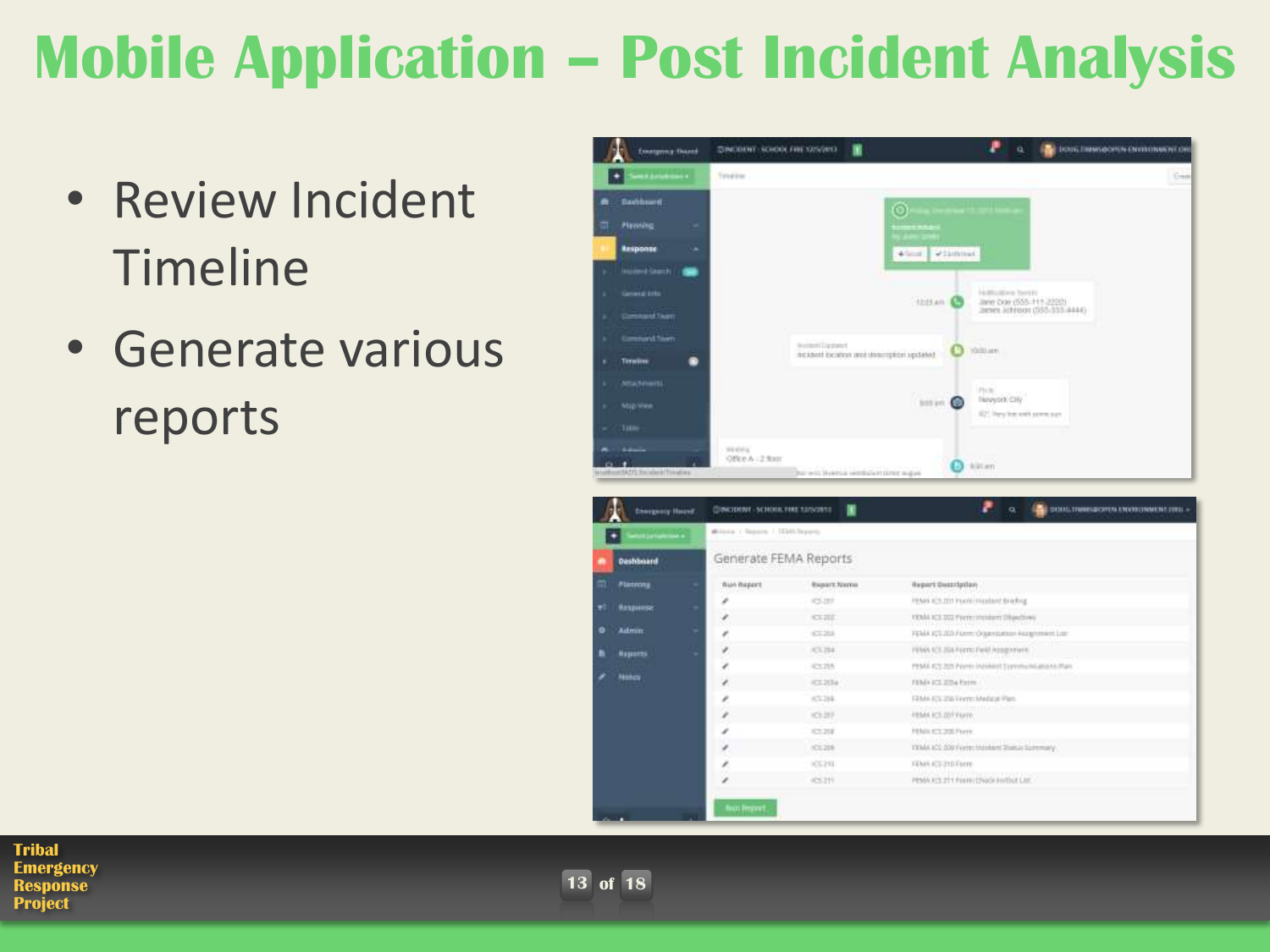## **Open Source Solution**

- **Free redistribution:** no restrictions for any party to give away or sell the software
- **Source code:** source code will be publicly avilable [via GitHub]
- **Derived works:** allowed
- **No discrimination:** license available to all (e.g. no restrictions for gov't agencies or commercial vendors)



open source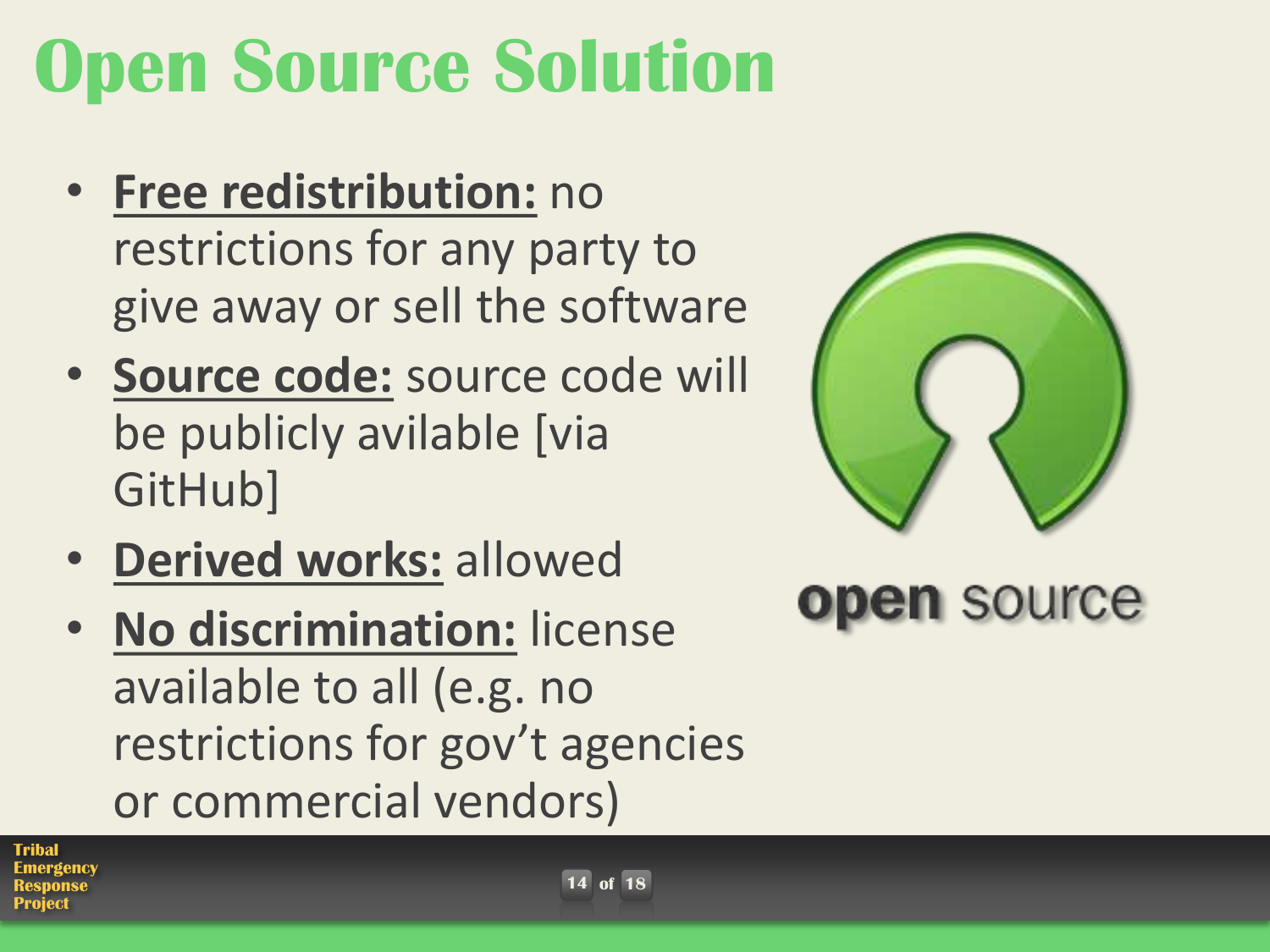## **System Prototype**



**Tribal Emergency Response Project**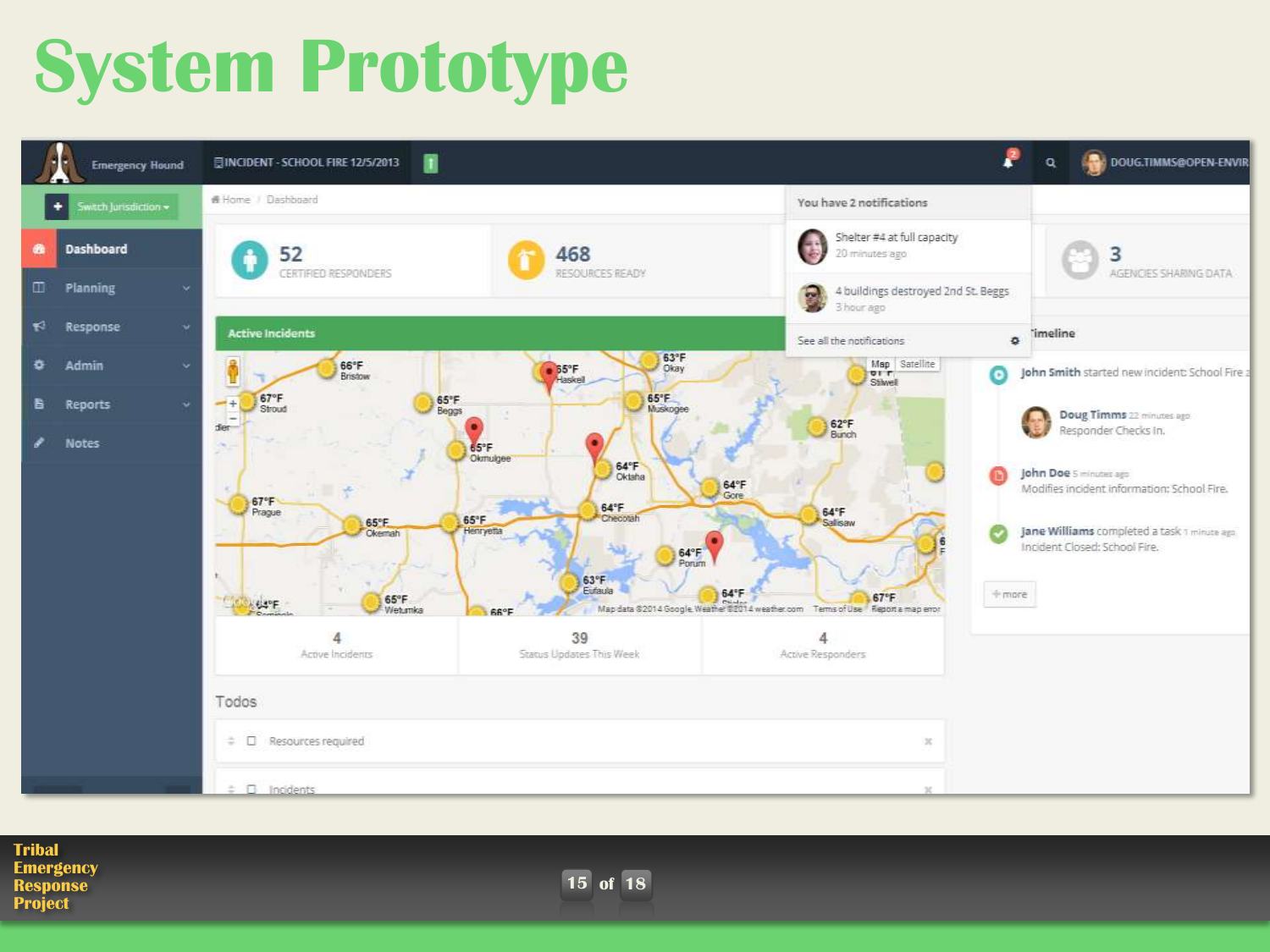## **Technologies**



**Tribal Emergency Response Project**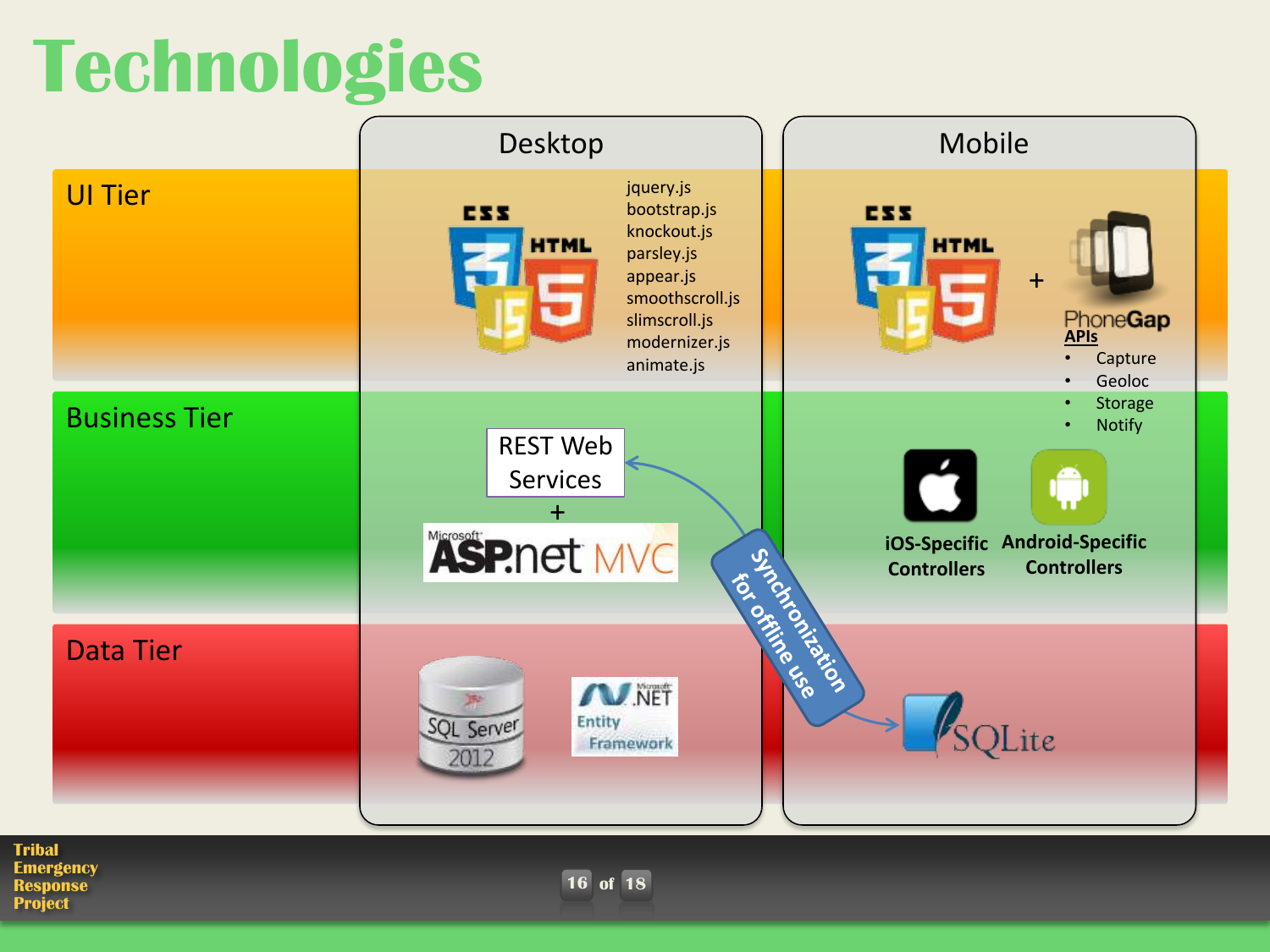## **Project Schedule – Key Dates**

- March May 2014: 3 regional requirements gathering / design meetings held across OK
- Spring 2014: Data Standard & Phase A (System Prototype) Development
- Fall 2014: Phase B (Complete System without synchronization) Development
- Spring 2015: Phase C (Complete System)
- Summer 2015: Regional Training / Outreach **Sessions**